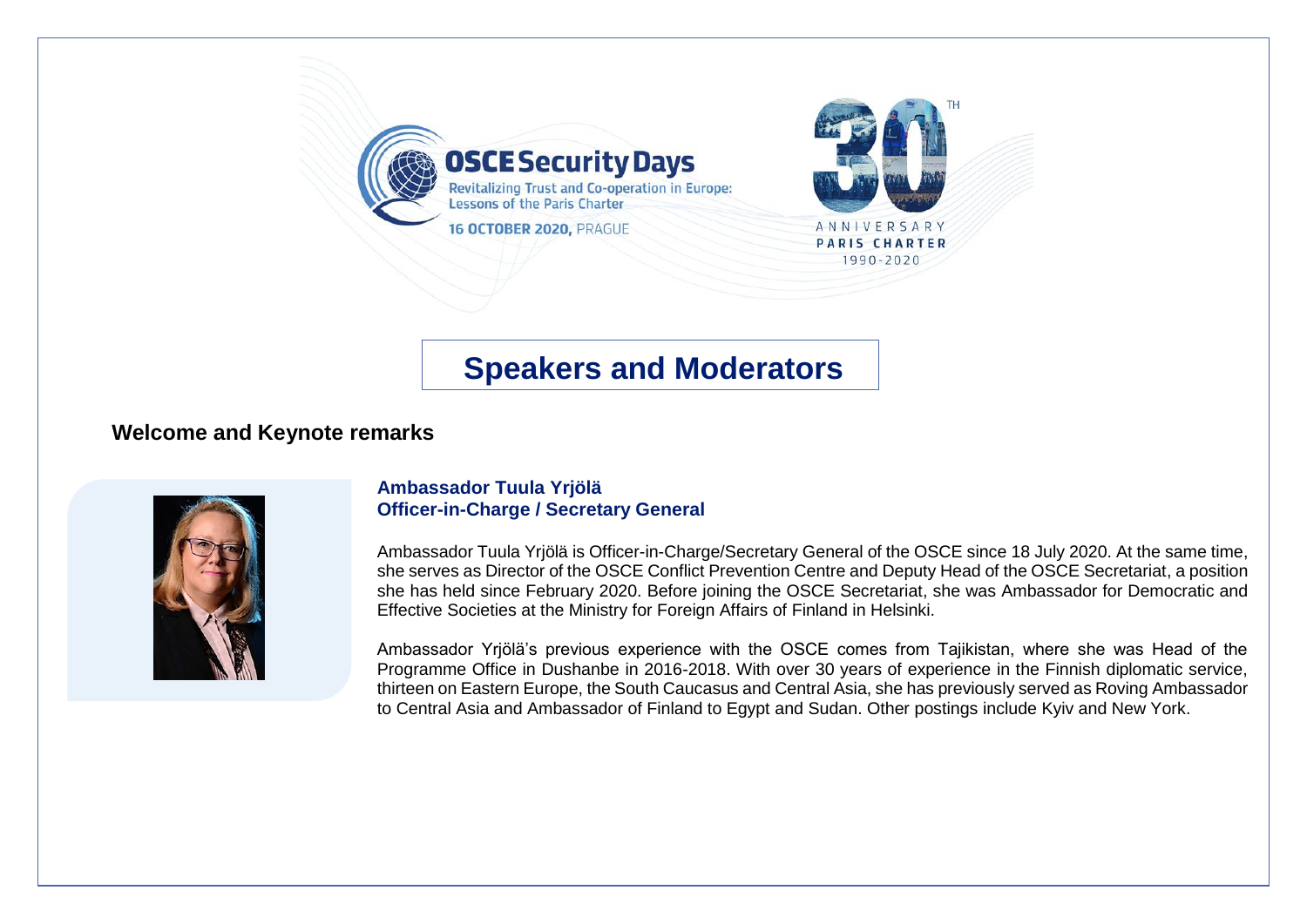

### **Minister Tomáš Petříček Minister of Foreign Affairs of the Czech Republic**

Tomáš Petříček was appointed Minister of Foreign Affairs in October 2018. He is former Deputy Minister of Foreign Affairs, Deputy Minister of Labour and Social Affairs and senior advisor to a Member of the European Parliament. He is deputy chairman of the Czech Social Democratic Party. He holds a PhD in International Relations from the Charles University in Prague and was a Lecturer in International Political Economy at the Faculty of Social Sciences of the Charles University. He is fluent in English and conversational in French.



### **Minister Ivan Korčok Minister of Foreign and European Affairs of the Slovak Republic**

Minister Korčok was appointed Minister of Foreign and European Affairs of the Slovak Republic on 8 April 2020 after some thirty years of experience, being recognized among the most skilful members of the Slovak diplomatic service. His latest engagement was representing the Slovak Republic as Ambassador Extraordinary and Plenipotentiary in Washington, D.C. Prior to this, he served as State Secretary of the Ministry of Foreign and European Affairs from August 2015. Between May and December 2016, he served as Government Plenipotentiary for the Slovak Presidency in the Council of the EU. During the first Slovak EU Presidency, he represented the Council as Minister Délégué before the EU Parliament. Formerly, he was assigned the post of Permanent Representative of the Slovak Republic to the EU (2009-2015) and Slovak Ambassador to Germany (2005-2009). Minister Korčok began his career in 1992 at the MfA where he held many senior positions including Director of the Department for Policy Planning and Analysis (1997-1998), Director General of the Directorate General for International Organizations and Security Policy (2001-2002), and State Secretary (2002-2005). In 2003, he served as Head of Delegation of the Slovak Republic on Accession Talks to NATO and Member of the European Convention in Brussels.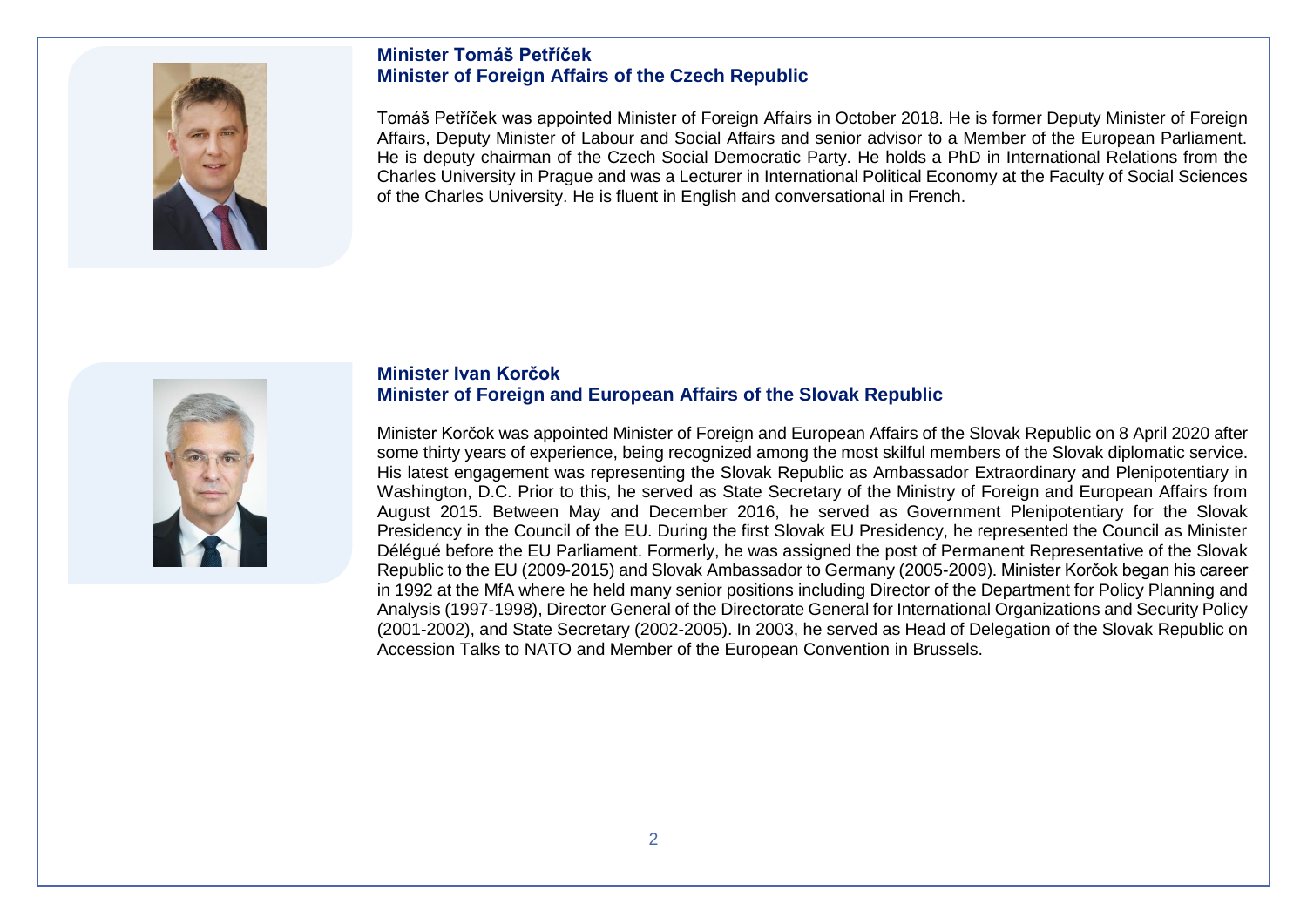

### **Ambassador Igli Hasani, Chairperson of the Permanent Council**

Ambassador Igli Hasani was appointed Permanent Representative of the Republic of Albania to the OSCE and other International Organizations in Vienna in February 2018. On January 2020, under the Albanian OSCE Chairmanship, Ambassador Hasani assumed the position of the Chairperson of the OSCE Permanent Council. During 2019, as part of the OSCE Troika, he was Chair of the Mediterranean Contact Group. He has extensive experience in international security and has contributed to the shaping of the security and defence policy package of the Republic of Albania. He has 17 years of experience at the Albanian Ministry of Defence in various management roles, including as Secretary General (2017-2018), Director General for Defence Policy (2015-2017), Director of NATO and Foreign Relations (2013-2014), Director of Euro-Atlantic Integrations (2013-2014) as well as director of the Press and Information, Policy and Media and Legal Affairs. Prior to his career at the Ministry of Defence, he worked as a journalist and editor for several newspapers and TV stations in Albania. Ambassador Hasani holds degrees in Law, Sociology and Philosophy from the University of Tirana, a Master in International Relations from King's College London, and is also a graduate of the Royal College of Defence Studies.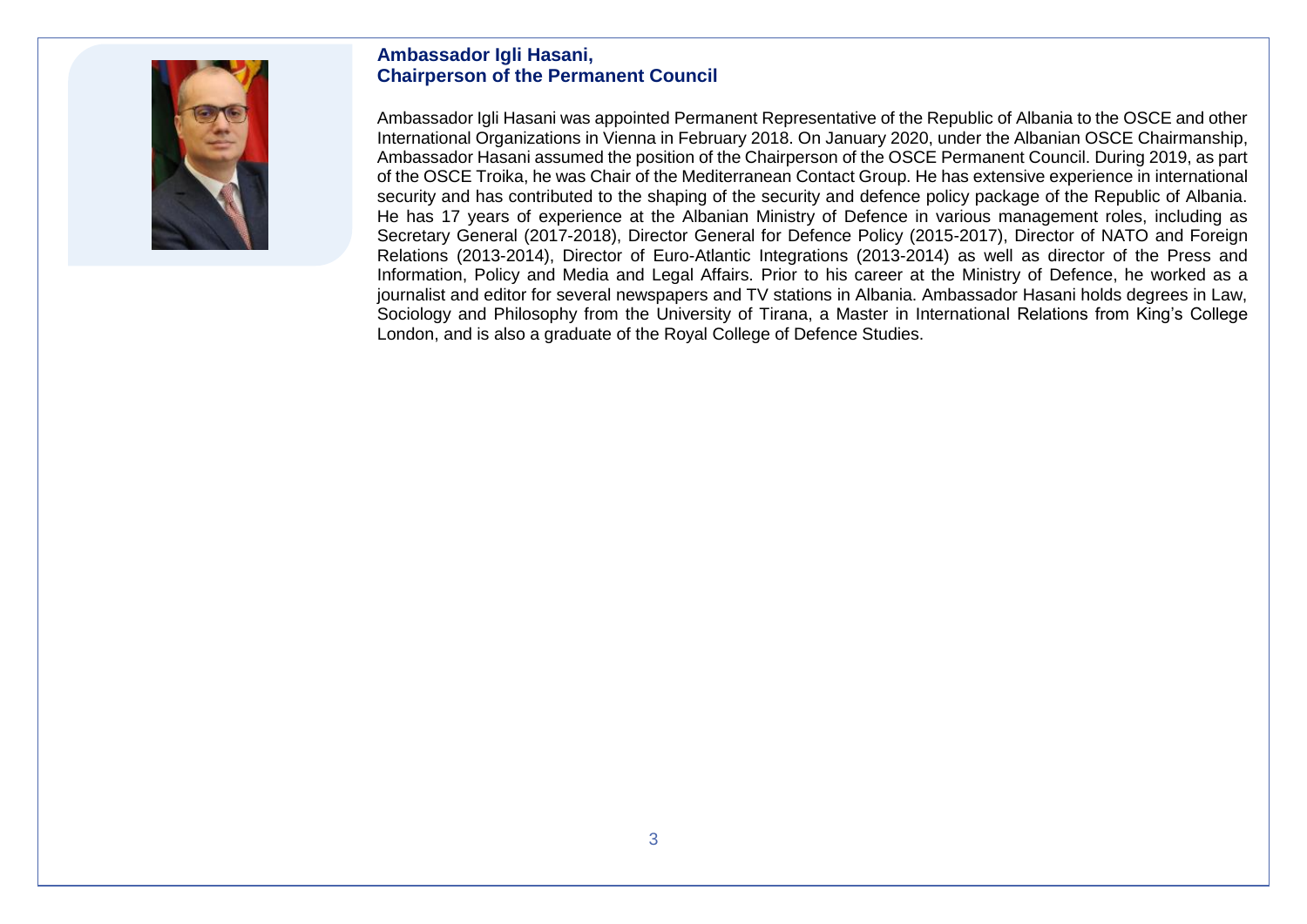### **Video messages**



### **James Baker Former U.S. Secretary of State and White House Chief of Staff under President George H. W. Bush**

James A. Baker, III, has served in senior government positions under three United States presidents. He served as the nation's 61st secretary of state from January 1989 through August 1992 under President George H.W. Bush. During his tenure at the State Department, Baker traveled to 90 foreign countries as the United States confronted the unprecedented challenges and opportunities of the post–Cold War era. Baker's reflections on those years of revolution, war and peace — "The Politics of Diplomacy" — was published in 1995.

Baker served as the 67th Secretary of the Treasury from 1985 to 1988 under President Ronald Reagan. As treasury secretary, he was also chairman of the President's Economic Policy Council. From 1981 to 1985, he served as White House chief of staff to President Reagan. Baker's record of public service began in 1975 as undersecretary of commerce to President Gerald Ford. It concluded with his service as White House chief of staff and senior counselor to President Bush from August 1992 to January 1993. Long active in American presidential politics, Baker led presidential campaigns for Presidents Ford, Reagan and Bush over the course of five consecutive presidential elections from 1976 to 1992.

A native Houstonian, Baker graduated from Princeton University in 1952. After two years of active duty as a lieutenant in the United States Marine Corps, he entered The University of Texas School of Law at Austin. He received his J.D. with honors in 1957 and practiced law with the Houston firm of Andrews and Kurth from 1957 to 1975. Baker is presently a senior partner in the law firm of Baker Botts. He is the honorary chairman of the James A. Baker III Institute for Public Policy at Rice University and serves on the board of the Howard Hughes Medical Institute.



### **Ambassador Wolfgang Friedrich Ischinger Chair of the Munich Security Conference**

Ambassador Ischinger has been Chairman of the Munich Security Conference (MSC) since 2008 and teaches at the Hertie School of Governance in Berlin as Senior Professor for Security Policy and Diplomatic Practice. He advises the private sector, governments, and international organizations on strategic issues. He has published widely on foreign, security and defense policy issues.

Ischinger began his career in 1973 in the cabinet of the UN Secretary-General in New York. In 1975, he joined the Federal Republic of Germany's Foreign Service. In 1993, he was named Director of the Policy Planning Staff and in 1995 Political Director. In that role, Ischinger led the German delegations during the Bosnian Peace negotiations in Dayton/Ohio in 1995, the negotiations on the NATO-Russia Founding Act in 1996/1997, and during the Kosovo crisis in 1998/99. In October 1998, he was appointed State Secretary (Deputy Foreign Minister) of the German Federal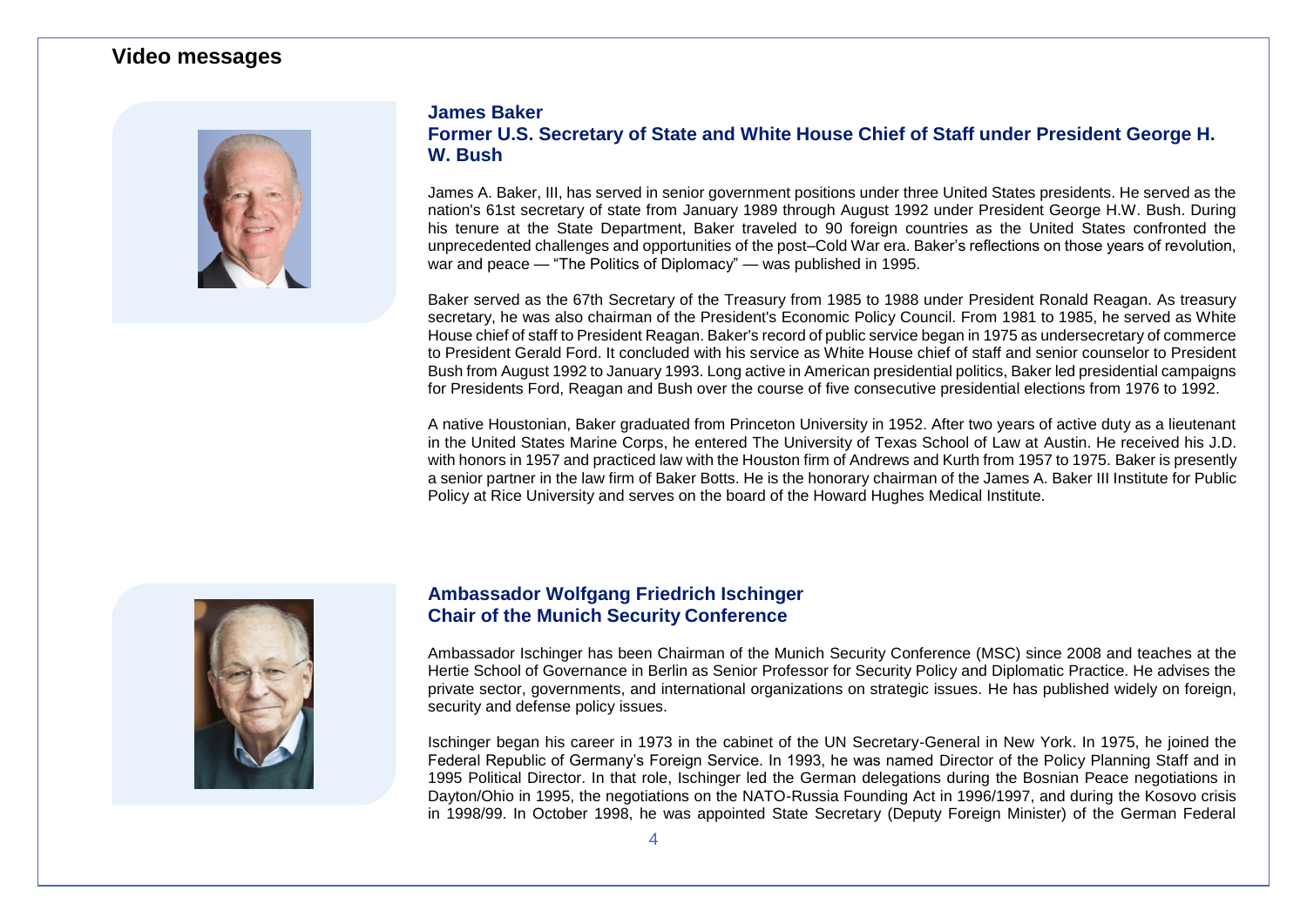Foreign Office. From 2001 to 2006, he served as German Ambassador in Washington, DC, and, from 2006 to 2008, in London. In 2007, he also represented the EU in the Troika negotiations on the future of Kosovo. In 2014, Ambassador Ischinger served as the Special Representative of the OSCE Chairman-In-Office in the Ukraine crisis. In 2015, he chaired an OSCE-mandated "Panel of Eminent Persons on European Security as a Common Project" tasked with providing advice on how to build a more resilient European security architecture. From 2008 to 2014, he was Global Head of Government Relations, Allianz SE, Munich, and served on supervisory boards of the Allianz Group.

Ambassador Ischinger is member of a number of non-profit boards, including the German Council on Foreign Relations (DGAP), the American Academy Berlin, and the Atlantik-Brücke. He is also a member of the Trilateral Commission and the European Council on Foreign Relations (ECFR). He serves on the Supervisory Board of Hensoldt AG and on the International Advisory Board of Investcorp, London. Ambassador Ischinger has received a number of honors and awards, including the German Bundesverdienst¬kreuz. He is a Commander of the French Legion of Honor and was the 2008 recipient of the Leo Baeck Medal awarded by the Leo Baeck Institute, New York. In 2015, Ischinger was the recipient of the Manfred Wörner Medal. He has received honorary doctorates from the universities of Pristina and Yerevan. In 2018, he was the recipient of the prestigious Nunn-Lugar Award.

Wolfgang Ischinger studied law at the universities of Bonn and Geneva and obtained his law degree in 1972. He earned a MA degree from the Fletcher School of Law and Diplomacy and did postgraduate work at Harvard Law School, Cambridge/USA.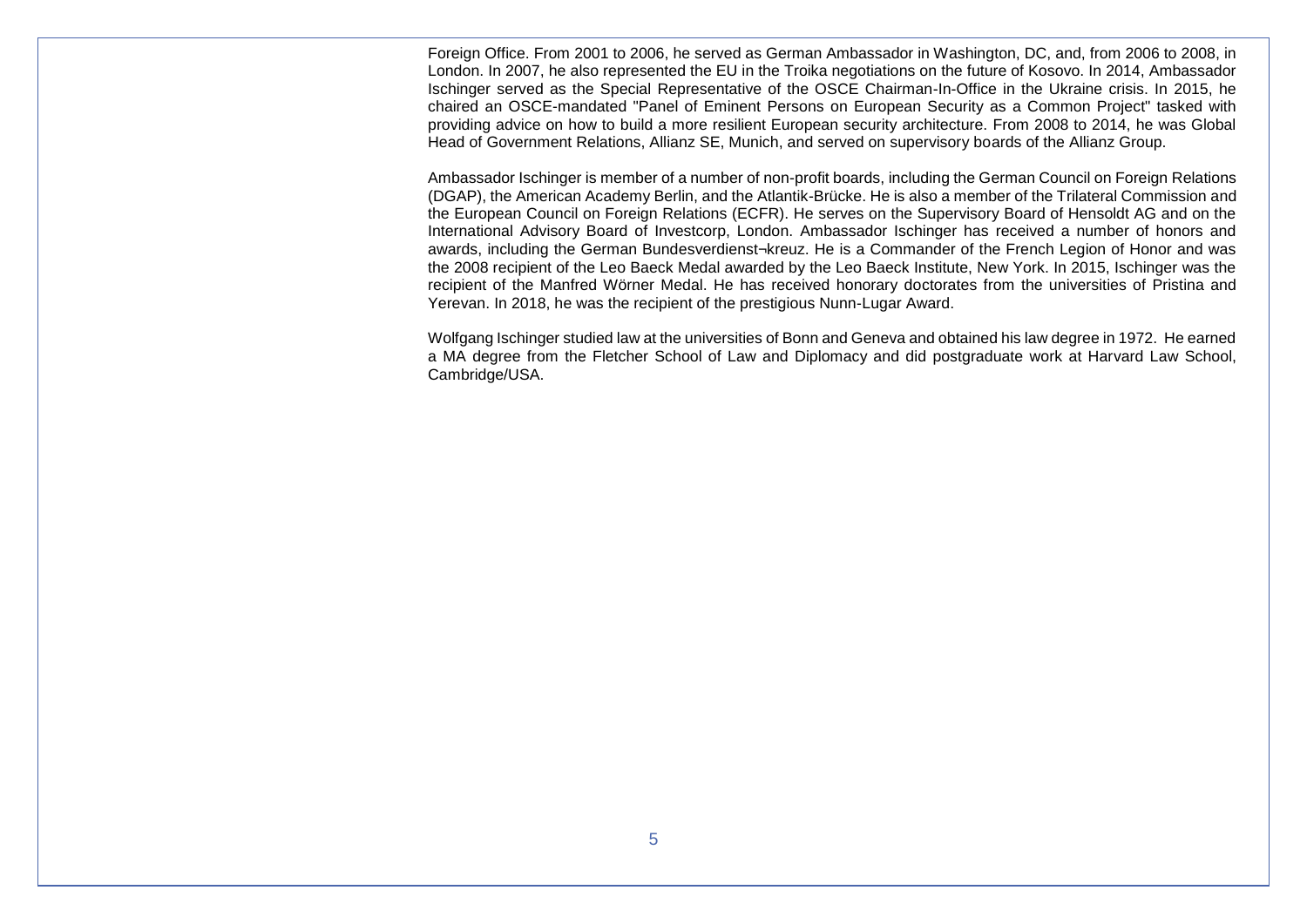# **Session 1: The Paris Charter as an inspiration: Highlights and turning points of the negotiations, which lead to the unprecedented convergence between East and West**



### **Ambassador Christine Fages Head of the Permanent Mission of France**

Ambassador Christine Fages started her diplomatic career in 1996 and has held a number of different positions in the Ministry of Europe and Foreign Affairs dealing with the EU, the Balkans, West Africa, the USA as well as international organizations (NATO) and crisis management. Ambassador Christine Fages was previously an external rapporteur at the National Court of Auditors. In 2014, she was appointed as an Ambassador coordinating the International Ebola Task Force. She has also served as First Counsellor at the French Embassy in the United States, Deputy Director of the Press and Communication Directorate, Deputy Director for West Africa, Counsellor for operations at the French permanent representation to the North Atlantic Treaty Organization and First Secretary at the French Embassy in Zagreb (1996-2014).



#### **Dr. Angela Romano Lecturer in International Political Economy, University of Glasgow**

Dr. Romano is an international historian of the 20th Century. Her research spans the Cold War, the variety of regional integration and cooperation processes, regional organizations, international and transnational political and economic relations. She has published extensively on these subjects. She has been invited to present her research in numerous conferences in Europe, Russia, the United States and Japan, and to give keynote speeches and public lectures. In January 2020, she was visiting Associate Professor at the University of Tokyo.

Before joining the University of Glasgow, she was Senior Research Fellow at the European University Institute (EUI), where she co-ran the ERC-funded project [PanEur1970s](https://paneur1970s.eui.eu/) (2015-2020); Marie Skłodowska-Curie Fellow at LSE (2011-2013); and Jean Monnet Fellow at the EUI (2009-10).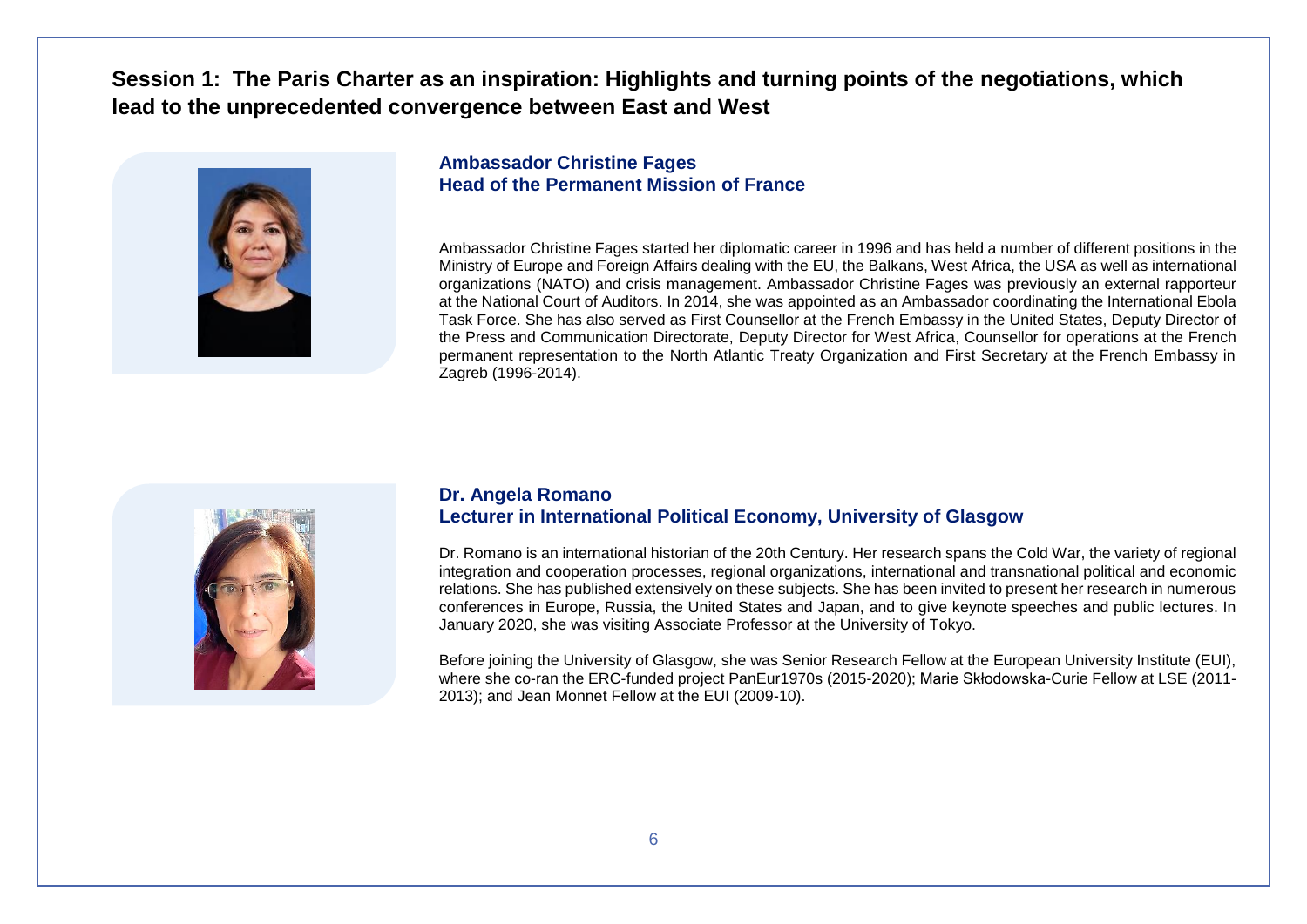

### **Ambassador Dana Huňátová Former Director General of the Executive Department of the Ministry of Foreign Affairs of Czechoslovakia (1989-1992)**

Ambassador Huňátová was one of the first persons to join the Ministry of Foreign Affairs after the "Velvet Revolution of 1989". From 1989 – 1992 she was Director General at the Ministry of Foreign Affairs' Executive Department. Dana Huňátová has been with the Czech diplomatic service for thirty years; she served as Ambassador in Finland, Egypt and Malaysia and as a Consul General in Chicago.

Between the years 2002-2004 she was appointed Head of the OSCE Secretariat Prague Office, and from 2008-2010 she worked as Ambassador at Large for Science and Technology at the Ministry of Foreign Affairs in Prague. Ambassador Huňátová was bestowed the Medal of Merit in November 2019.

Ambassador Huňátová graduated from the University of Economics in Prague and was a teacher at the Business Academy in Prague. Huňátová is the author of a book "Sametova Diplomacie (Velvet Diplomacy)" , a document on Czechoslovak foreign policy in the formative years of 1990-1992



### **Katarzyna Gardapkhadze First Deputy Director of the OSCE Office for Democratic Institutions and Human Rights (ODIHR) / alternate to the Director**

Katarzyna Gardapkhadze is the First Deputy Director of ODIHR, where she oversees activities of the Election, Democratization, Human Rights, Tolerance and Non-Discrimination, and Roma and Sinti Programmes. Prior to her current appointment in August 2016, she was the Head of ODIHR's Human Rights Department. Ms. Gardapkhadze is an expert in strategic planning and change management, conflict resolution and mediation, with thematic expertise in human and children rights and gender equality. She has more than 20 years of professional experience from Poland, the United States, the Western Balkans, the South Caucasus and Central Asia.

In 2003-2011. Ms. Gardapkhadze led conflict resolution, human rights and child/social welfare reform programs in the South Caucasus, also advising similar programs in Central Asia. In 2000 – 2002, she managed initiatives focused on human rights, minorities and interethnic dialogue in the Western Balkans. Fluent in Polish, English and Russian, Ms. Gardapkhadze holds a Master's Degree in social sciences.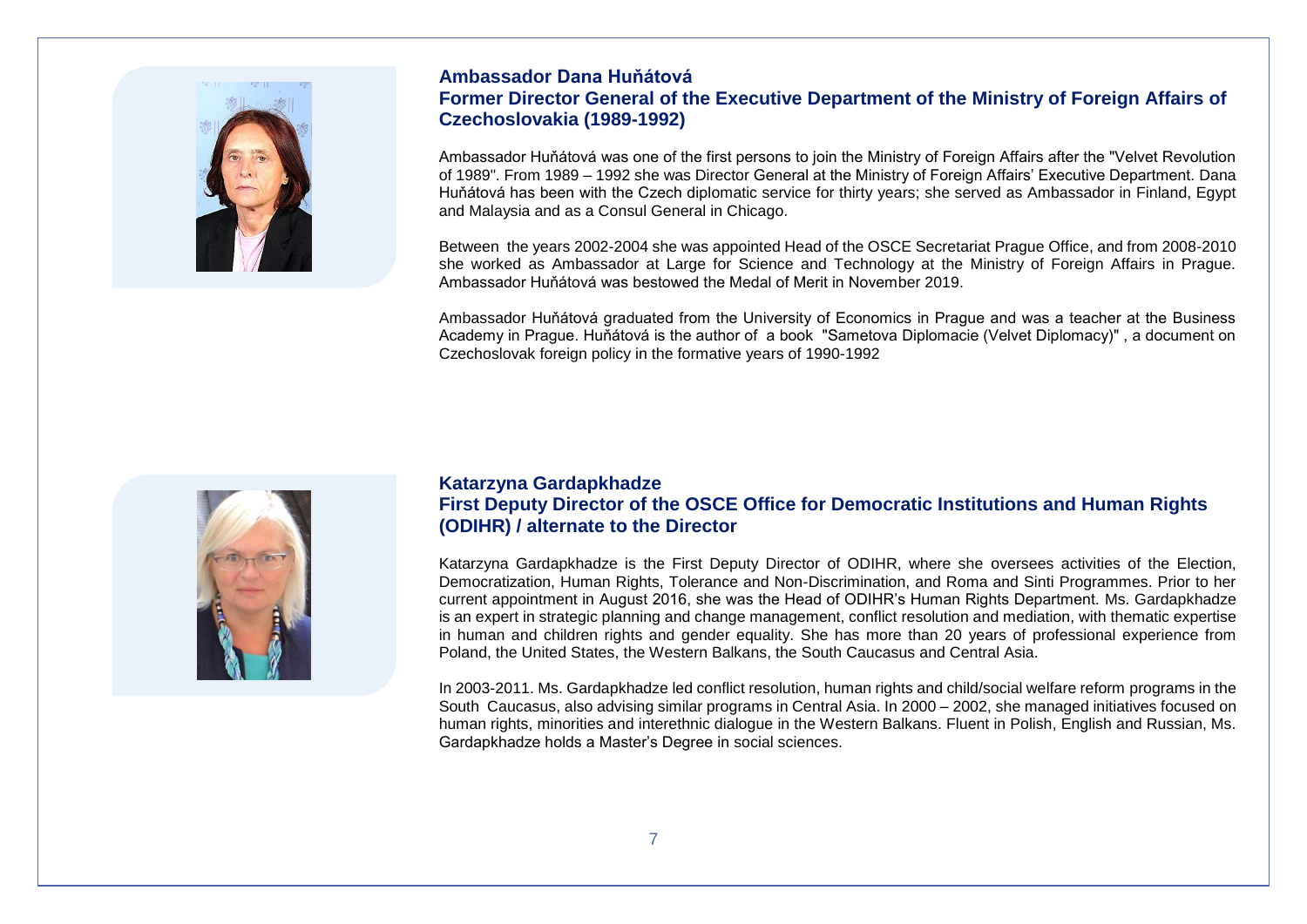# **Session 2: The future of comprehensive and co-operative security in the OSCE area, three decades after the Paris Charter**



### **Ambassador Lamberto Zannier High-Level Expert, OSCE Parliamentary Assembly, former Secretary General of the OSCE and former High Commissioner on National Minorities of the OSCE**

As of 1 September 2020, Ambassador Lamberto Zannier of Italy is a High-Level Expert with the OSCE Parliamentary Assembly. Ambassador Zannier served as OSCE High Commissioner on National Minorities from 19 July 2017 until 18 July 2020. Before taking up the position of High Commissioner, Zannier was OSCE Secretary General for two consecutive three-year terms, from 1 July 2011 until 30 June 2017.

Ambassador Zannier joined the Italian Foreign Ministry as a career diplomat in 1978. From June 2008 until June 2011, he was UN Special Representative for Kosovo and Head of the United Nations Interim Administration Mission in Kosovo (UNMIK). From 2006 to 2008, he was Coordinator for CFSP and ESDP (now CSDP) in the Italian Ministry of Foreign Affairs, dealing inter alia with EU foreign policy issues and with Italy's participation in EU operations, both civilian and military. From 2002 to 2006, he was the Director of the OSCE Conflict Prevention Centre, where he focused on political-military issues, as well as crisis management, and was responsible for managing the OSCE's field operations. Previous senior positions include Representative of Italy to the Executive Council of the Organization for the Prohibition of Chemical Weapons (OPCW) in The Hague (2000-2002), Chairperson of the negotiations on the adaptation of the Treaty on Conventional Armed Forces in Europe (1998- 1999) and Head of Disarmament, Arms Control and Cooperative Security at NATO (1991-1997).

Previously, he served in Rome, Abu Dhabi and Vienna, mainly specializing in multilateral and security affairs. He has authored several publications on security, conflict prevention and crisis management issues. Zannier holds a law degree and an honorary degree in International and Diplomatic Sciences from the University of Trieste, Italy.

### **Dr. Reinhard Krumm Head of the Friedrich-Ebert Sifting Regional Office for Cooperation and Peace in Europe**

Dr. Krumm heads the FES Regional Office for Cooperation and Peace in Europe, Vienna. He worked as a journalist in the former Soviet Union, being the Baltic and Moscow correspondent of dpa and Der Spiegel magazine from 1994 to 1998. He then joined the Friedrich-Ebert-Stiftung, serving as the head in Central Asia (Tashkent), Russia (Moscow) and the Department of Central and Eastern Europe (Berlin). Reinhard Krumm is a lecturer on Russian and Eastern European History at Regensburg University since 2007. He comments frequently on current political events in the international media. Among his latest publications, as one of the editors: "A Consensus Proposal for a Revised Regional Order in Post-Soviet Europe and Eurasia".

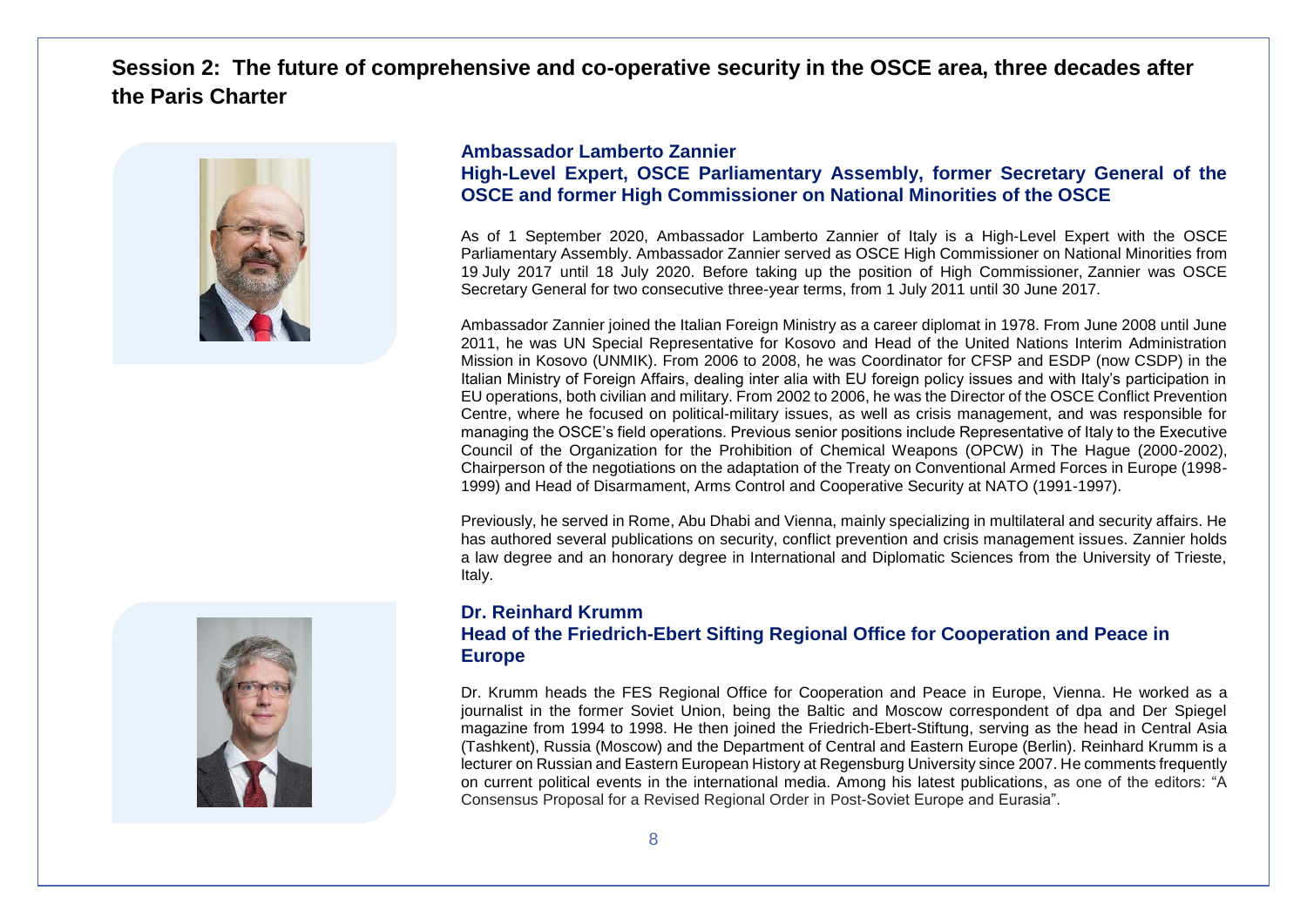

### **Dr. Andrey Kortunov Director General of the Russian International Affairs Council (RIAC)**

Dr. Kortunov graduated from the Moscow State Institute of International Relations (MGIMO) in 1979 and completed his postgraduate studies at the Institute for U.S. and Canada Studies of the USSR Academy of Sciences in 1982. He holds a PhD in History. Dr. Kortunov completed internships at the Soviet embassies in London and Washington, and at the Permanent Delegation of the USSR to the UN.

In 1982–1995, Dr Kortunov held various positions in the Institute for U.S. and Canada Studies, including Deputy Director. He taught at universities around the world, including the University of California, Berkeley. In addition, he led several public organizations involved in higher education, social sciences and social development.

Since 2011, Andrey Kortunov has been the Director General of RIAC. He is a member of expert and supervisory committees and boards of trustees of several Russian and international organizations. His academic interests include contemporary international relations and Russian foreign policy.



### **Heather Mann OSCE Perspectives 20-30 Core Group of Experts, University of Oxford**

Heather Mann is a member of the Core Group of Experts for the OSCE's Perspectives 20-30. In this capacity, she co-developed a vision of a safer future for the OSCE area in 2030 and beyond. She is an academic researcher in post-conflict education, with expertise in historical memory.

Heather has recently completed her Ph.D. at the University of Oxford on how teachers understand and teach the Holocaust in English and French schools, during which she also lectured at the University of Southampton. Whilst working in the UNESCO office for Holocaust education and genocide prevention, she helped develop the UNESCO/OSCE policy guide, 'Addressing antisemitism through education'.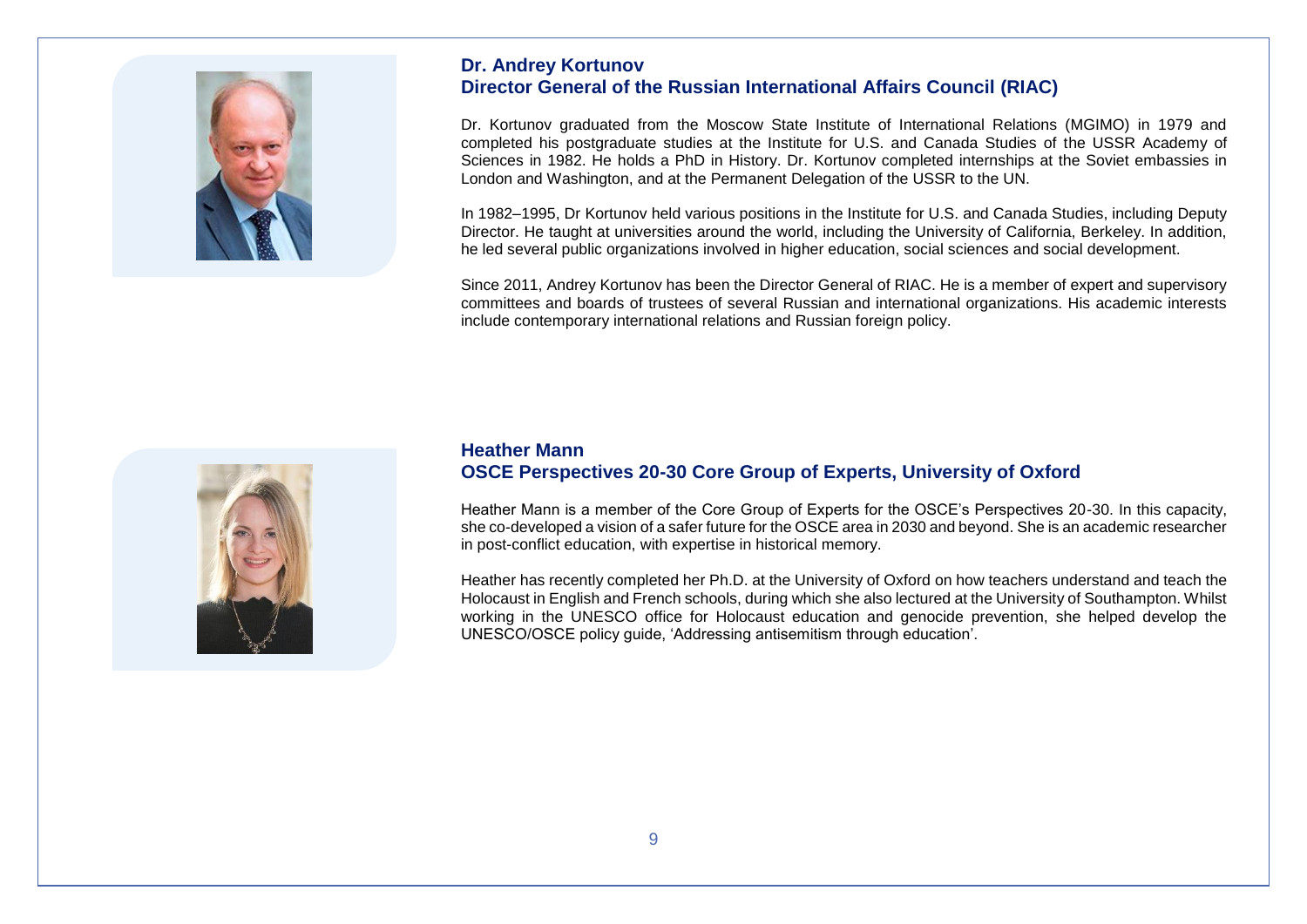### **Session 3: Lessons learned, best practices and future perspectives**



### **Ambassador Tobias Lorentzson Deputy Permanent Representative of the Swedish Delegation to the OSCE**

Ambassador Lorentzson has over 16 years of experience in the Swedish diplomatic service and served as Deputy Head of Mission and Head of Political Section at the Embassy of Sweden in Moscow. Prior to that, he was Desk Officer for Belarus, Armenia and Azerbaijan at the Ministry of Foreign Affairs in Stockholm, served as First Secretary at the Swedish Mission to the UN in Geneva, and as Second Secretary at Swedish Embassy in Guatemala. He holds a Master in International Relations, Sciences Po, Paris.



### **Kristian Vigenin Vice-President of the OSCE Parliamentary Assembly and Vice-President of the National Assembly of the Republic of Bulgaria**

Kristian Vigenin was born on June 12, 1975 in Sofia. In 1998, he graduated from the University of National and World Economy, majoring in International Relations and Macroeconomics. He participated in the Economic Development and International Leadership Program at the John F. Kennedy Institute of Public Administration at Harvard University.

Currently Mr. Vigenin is Vice President of the National Assembly of the Republic of Bulgaria and Vice President of the OSCE Parliamentary Assembly.

Mr. Vigenin served previously as Minister of Foreign Affairs (2013 – 2014) and as a Member of the European Parliament (2007 – 2013), where he was Co-chair of the Euronest Parliamentary Assembly. He has been a Member of Parliament in 2006–2007 and from 2014 to present. He is fluent in English and German, speaks French and Russian.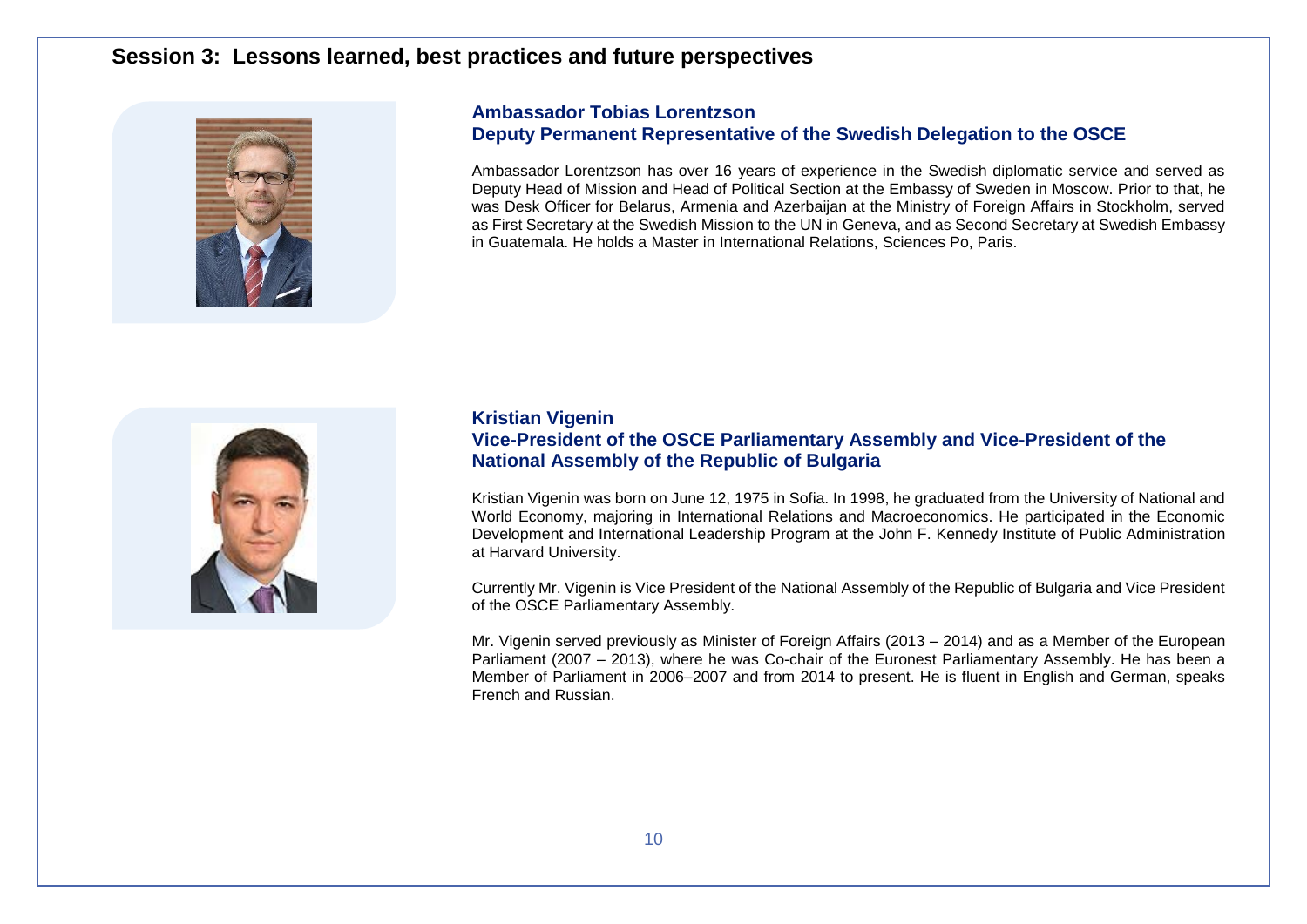

### **Dr. Svetlana Savranskaya Director of Russia programs at the National Security Archive, George Washington University**

Dr. Svetlana Savranskaya is the Director of Russia programs (since 2001) at the National Security Archive, George Washington University. She is the author, with Thomas Blanton, of the book "The Last Superpower Summits: Gorbachev, Reagan and Bush" and editor of the book by the late Sergo Mikoyan "The Soviet Cuban Missile Crisis: Castro, Mikoyan, Kennedy, Khrushchev and the Missiles of November". Dr. Savranskaya won the Link-Kuehl Prize in 2011 from the Society for Historians of American Foreign Relations, recognizing the best documentary publication over the previous two years, for her book (with Thomas Blanton and Vladislav Zubok) "Masterpieces of History: The Peaceful End of the Cold War in Europe 1989." She is author and coauthor of several publications on the Cuban Missile Crisis, nuclear learning and the end of the Cold War, and numerous electronic briefing books on these subjects. She also serves as an adjunct professor teaching U.S.- Russian relations and contemporary Russian politics at the American University School of International Service in Washington D.C. (since 2001).

She earned her Ph.D. in political science and international affairs in 1998 from Emory University. She holds a "Red Diploma" as a graduate of the Moscow State University in 1988 and went on to study at the Institute of World Economy and International Relations of the USSR Academy of Sciences in 1989-90, before moving to Emory, where she won a dissertation fellowship from the Institute for the Study of World Politics. She also worked as a Hewlett Fellow at the Carter Presidential Center in 1993.



### **Dr. Wolfgang Zellner Senior Research Fellow at the Institute for Peace Research and Security Policy at the University of Hamburg , Former Head of the Centre for OSCE Research**

Dr. Wolfgang Zellner is Senior Research Fellow at the Institute for Peace Research and Security Policy at the University of Hamburg (IFSH). From 1994 to 2018, he worked in different capacities with the IFSH, since 2005 as Deputy Director of the IFSH and Head of the IFSH's Centre for OSCE Research (CORE). Wolfgang Zellner is the initiator and co-founder of the OSCE Network of Think Tanks and Academic Institutions. He has authored and edited more than 100 publications, mainly on European security, conventional arms control, sub-regional conflicts, national minorities, OSCE-related subjects, and transnational threats and challenges.